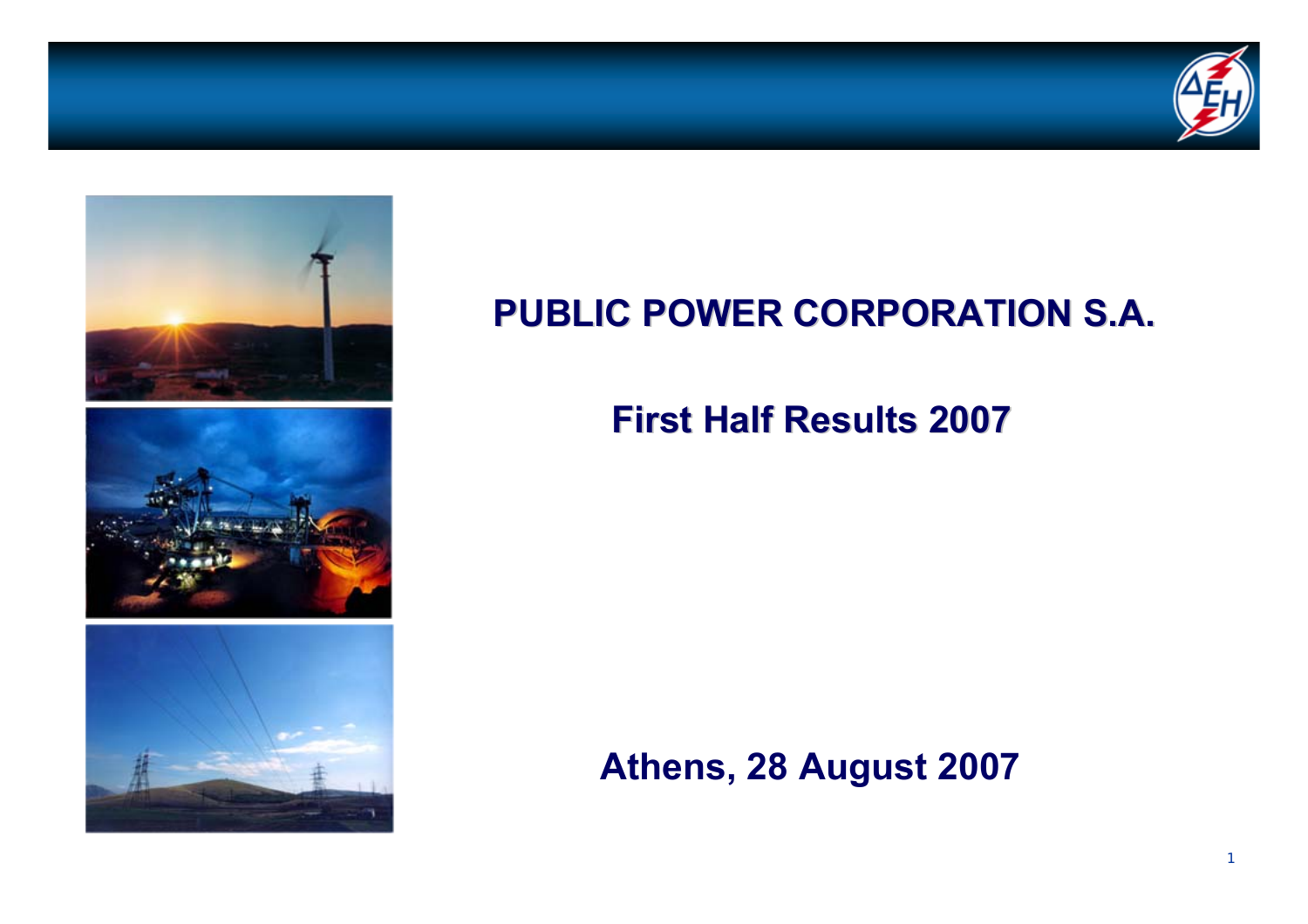### **Agenda**



**Highlights of 1H07** Dr. Takis Athanasopoulos, Chairman and CEO

**Financial Results**

Mr. George Angelopoulos, CFO

**Strategic Priorities** Dr. Takis Athanasopoulos, Chairman and CEO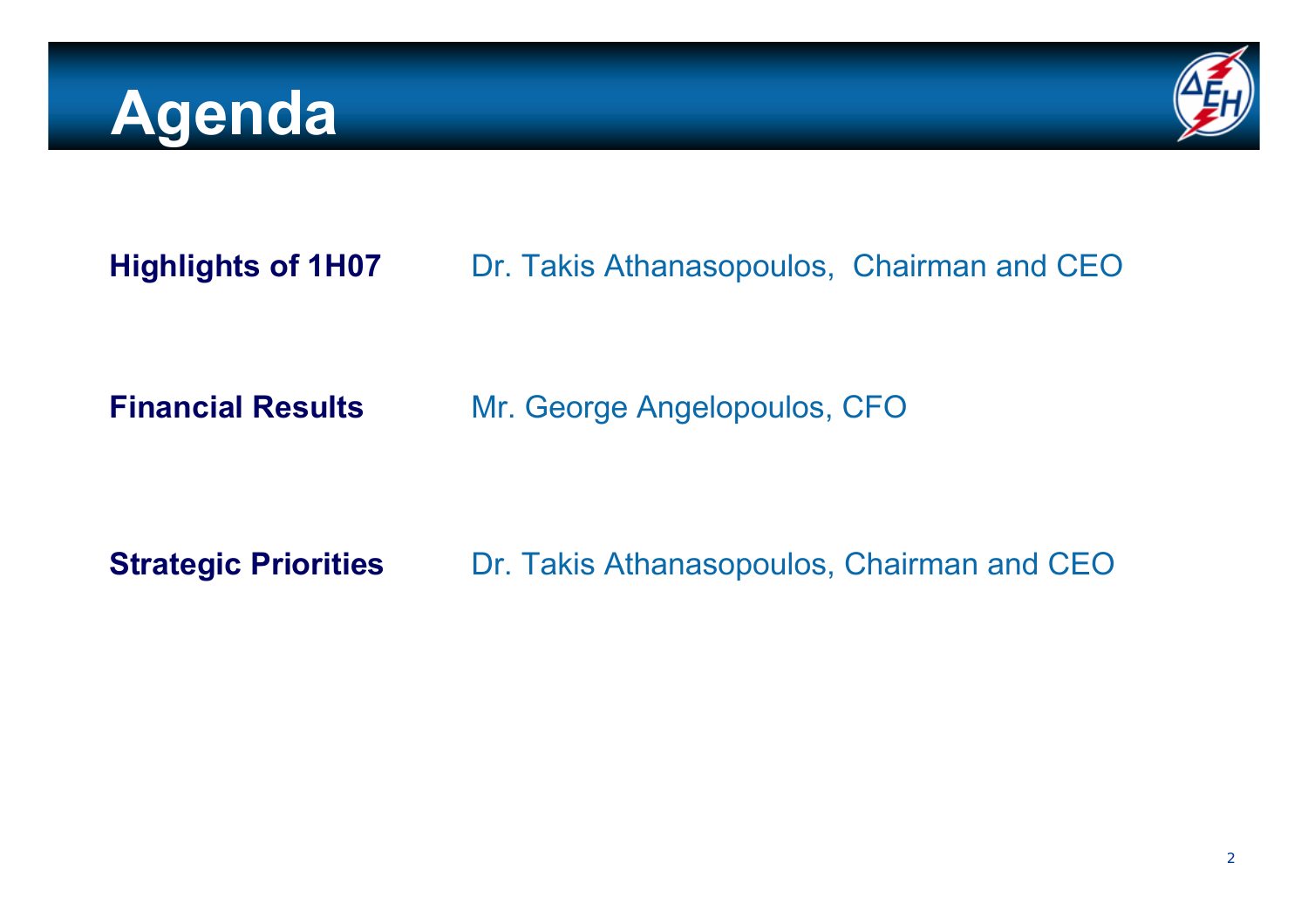





# **Highlights of 1H 2007 Highlights of 1H 2007**

**Dr. Takis Athanasopoulos** *Chairman of the Board and Chief Executive Officer*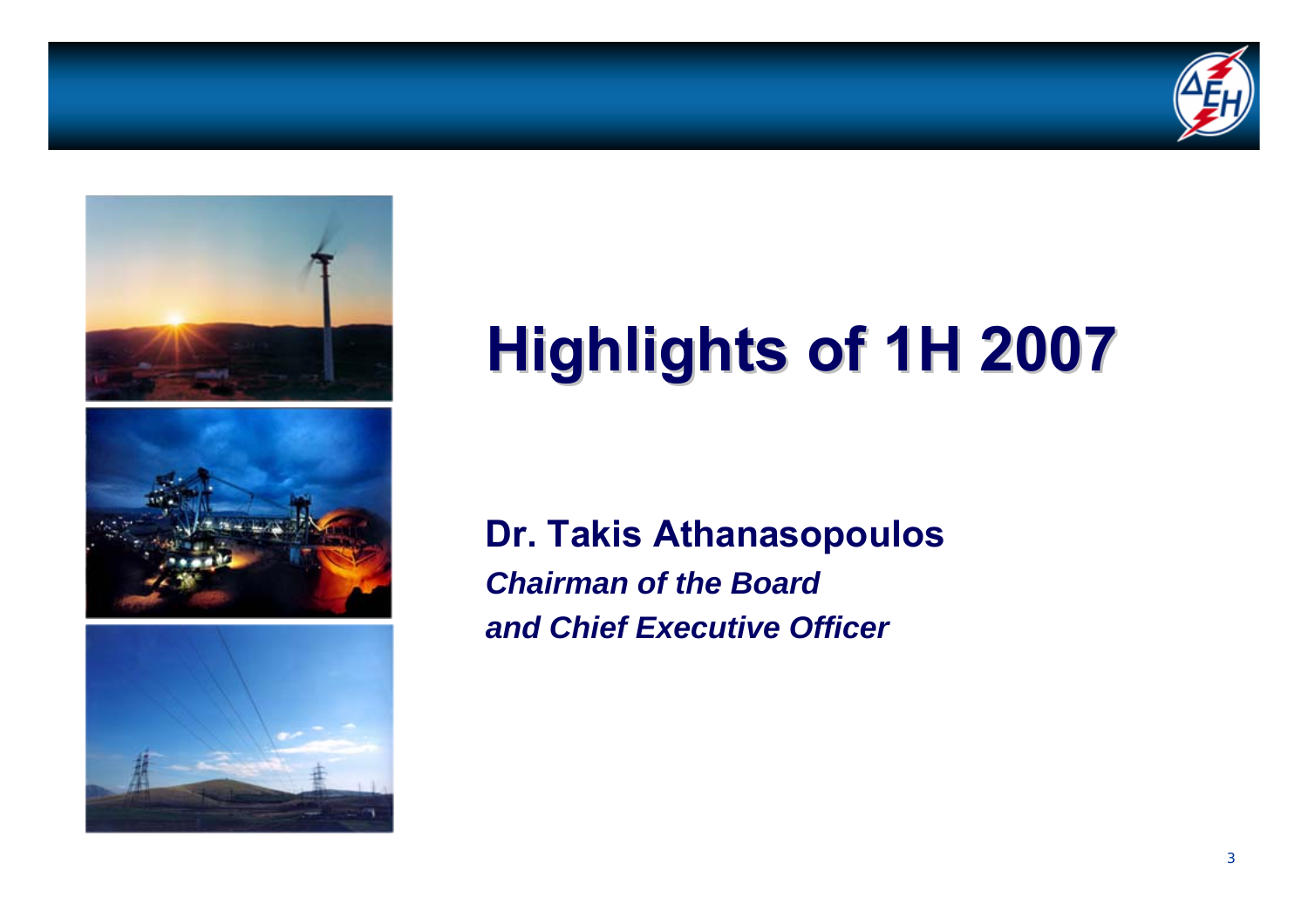# **Highlights of 1H07**

- •New organizational structure
- • Published audited unbundled accounts for 2006 in agreement with the Regulator
- •Definition of PSOs by the Minister of Development
- • New generation capacity of 800MW authorized to replace aged capacity
- •Award of a contract for a new CCGT of 427 MW in Aliveri
- •Extreme weather conditions tested our capabilities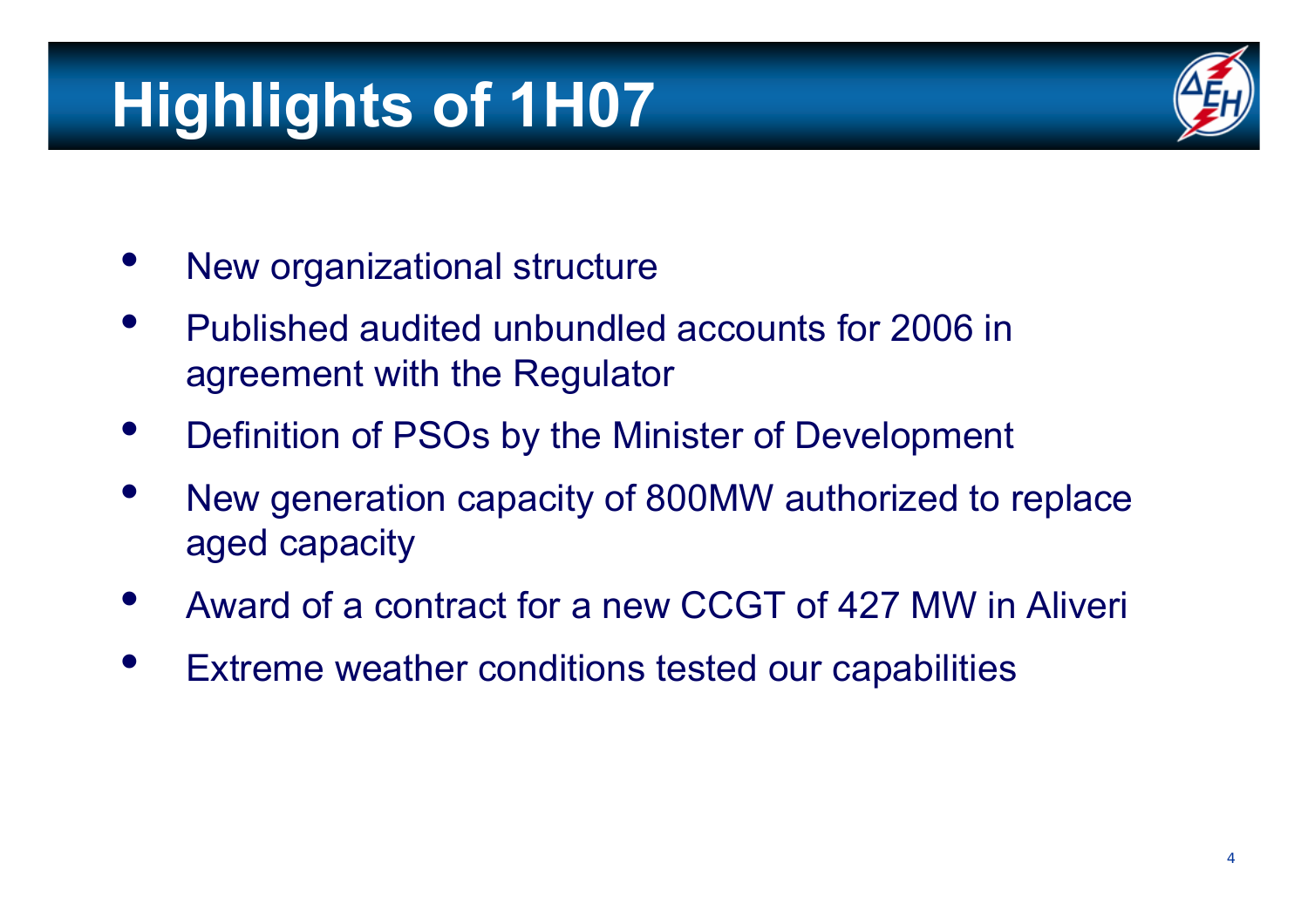







### **Financial Results Financial Results**

#### **Mr. George Angelopoulos** *Chief Financial Officer*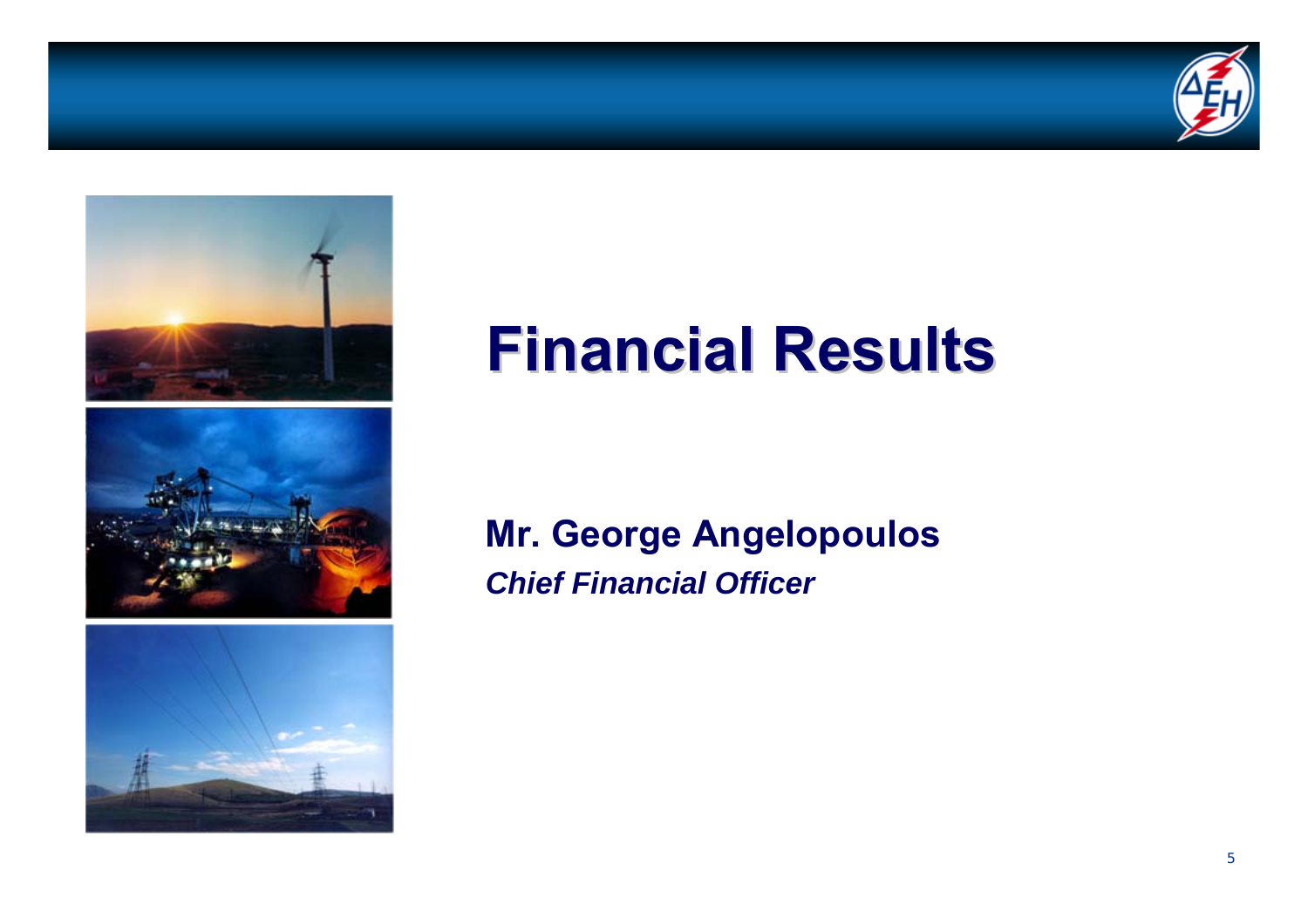### **2nd Quarter 07 Summary Financial Results: P&L**



| <b>Key Figures</b><br>$(\epsilon$ m) | <b>2Q07</b> | <b>2Q06</b> | $\Delta\%$ |
|--------------------------------------|-------------|-------------|------------|
| <b>Total Sales</b>                   | 1.227,9     | 1.131,2     | 8,5        |
| <b>Electricity Sales</b>             | 1.143,5     | 1.047,3     | 9,2        |
| <b>Payroll excluding Lignite</b>     | 275,2       | 267         | 3,1        |
| Lignite                              | 161,4       | 156,1       | 3,4        |
| <b>Fuel Costs</b>                    | 315,3       | 277,8       | 13,5       |
| <b>Energy Purchases</b>              | 138,5       | 102,7       | 34,9       |
| <b>Other Costs</b>                   | 141,4       | 140,4       | 0,7        |
| <b>Provisions</b>                    | $-24,7$     | 6,2         |            |
| <b>EBITDA</b>                        | 220,8       | 181         | 22,0       |
| <b>Net Financial Expense</b>         | 32,7        | 29,6        | 10,5       |
| <b>Net Income</b>                    | 58,4        | 6,9         |            |
| EPS ( $\epsilon$ per share)          | 0,25        | 0,03        |            |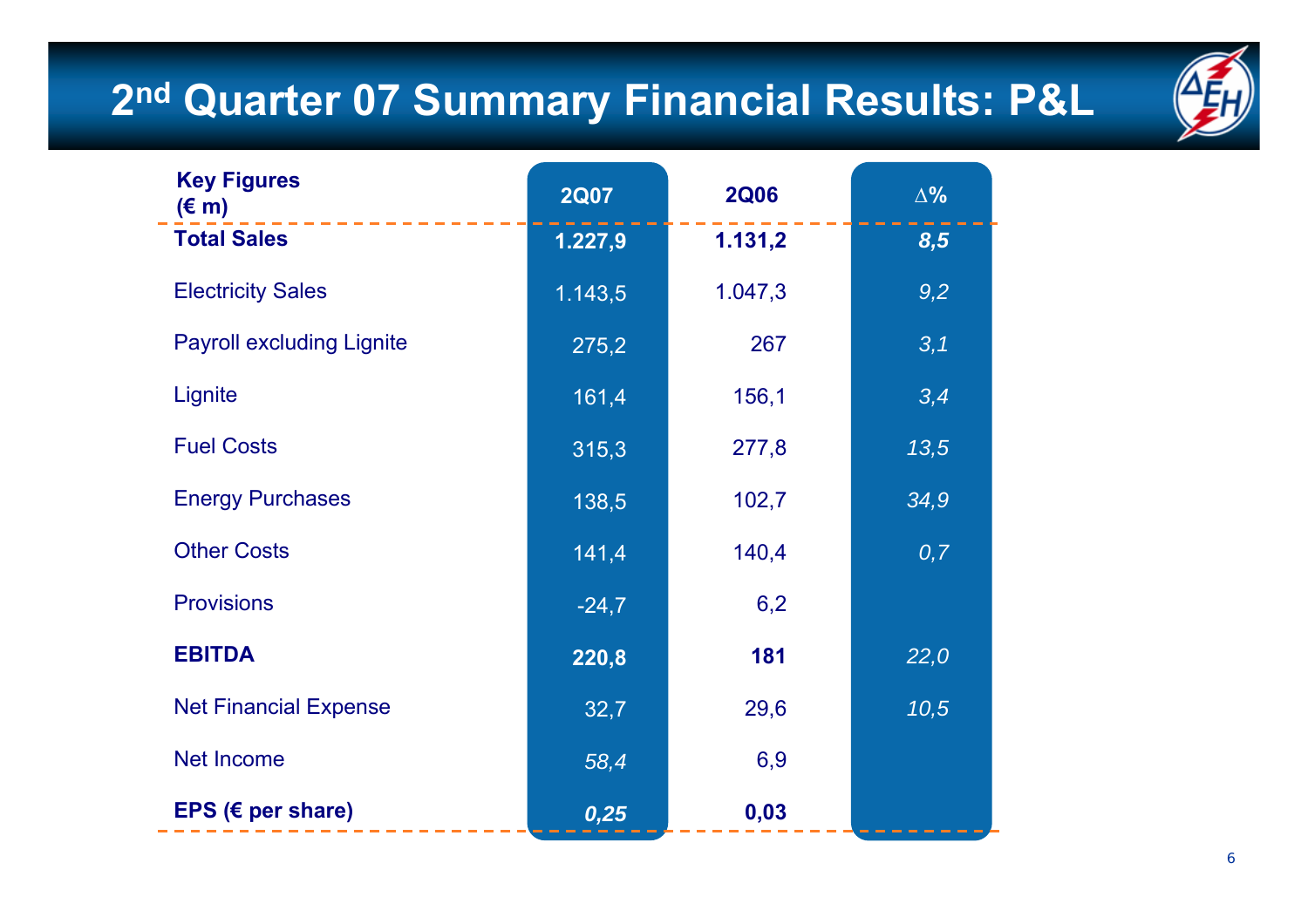### **1H07 Summary Financial Results: P&L**



| <b>Key Figures</b><br>$(\epsilon$ m) | <b>1H07</b> | <b>1H06</b> | $\Delta\%$ |
|--------------------------------------|-------------|-------------|------------|
| <b>Total Sales</b>                   | 2.470,4     | 2.331,3     | 6,0        |
| <b>Electricity Sales</b>             | 2299,1      | 2160.1      | 6,4        |
| <b>Payroll excluding Lignite</b>     | 529,5       | 512,9       | 3,2        |
| Lignite                              | 326,4       | 318,1       | 2,6        |
| <b>Fuel Costs</b>                    | 615,4       | 532,6       | 15,5       |
| <b>Energy Purchases</b>              | 290,2       | 193,1       | 50,3       |
| <b>Other Costs</b>                   | 276,8       | 280,6       | $-1,4$     |
| <b>Provisions</b>                    | $-24,3$     | 18,2        | $-233,5$   |
| <b>EBITDA</b>                        | 456,4       | 475,8       | $-4,1$     |
| <b>Net Financial Expense</b>         | 71,4        | 57,9        | 23,3       |
| <b>Net Income</b>                    | 99,4        | 95,3        | 4,3        |
| EPS ( $\epsilon$ per share)          | 0,43        | 0,41        | 4,9        |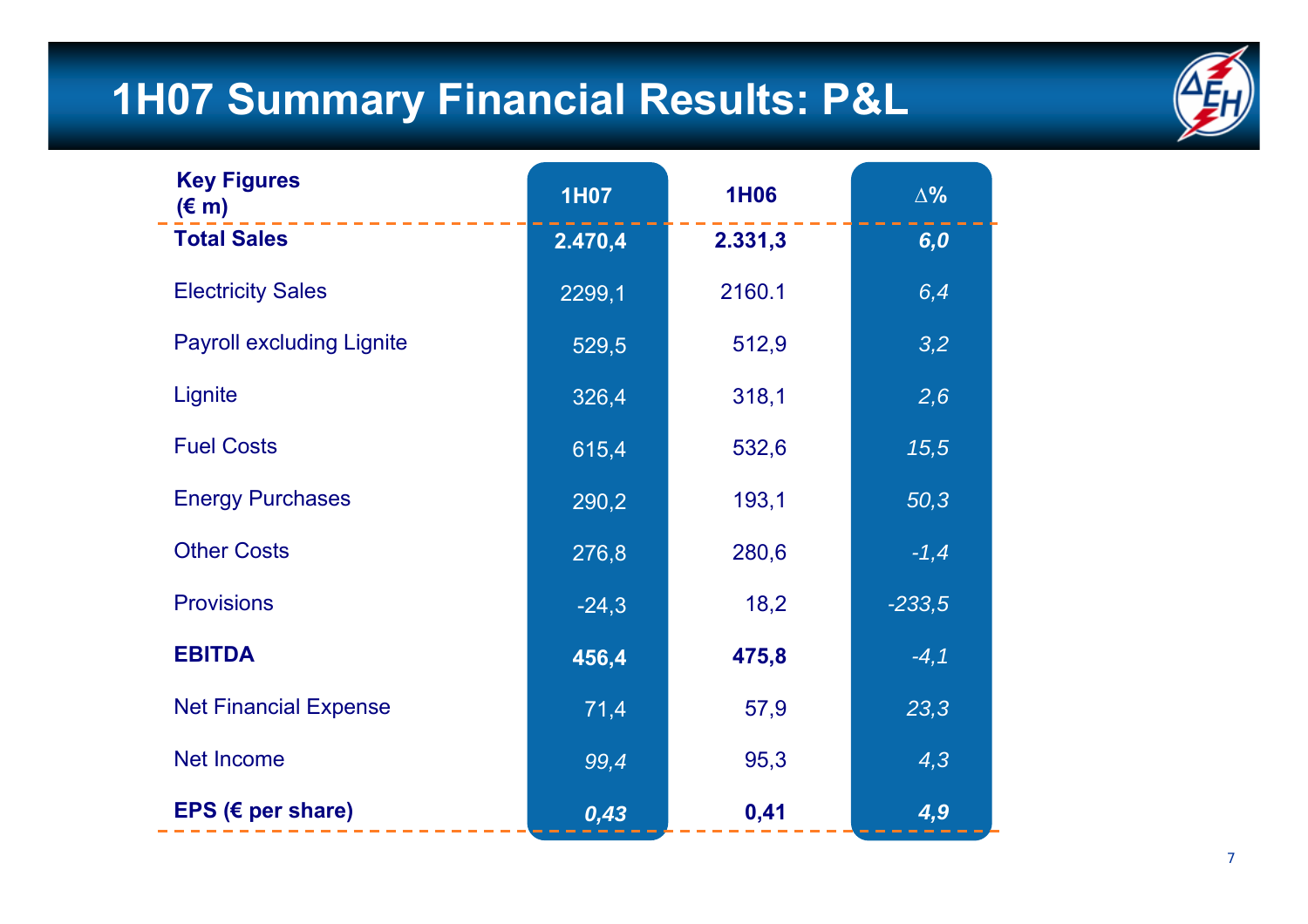### **EBITDA Reconciliation – 1H07 vs. 1H06**



#### **Decline of the rate of decrease of EBITDA**

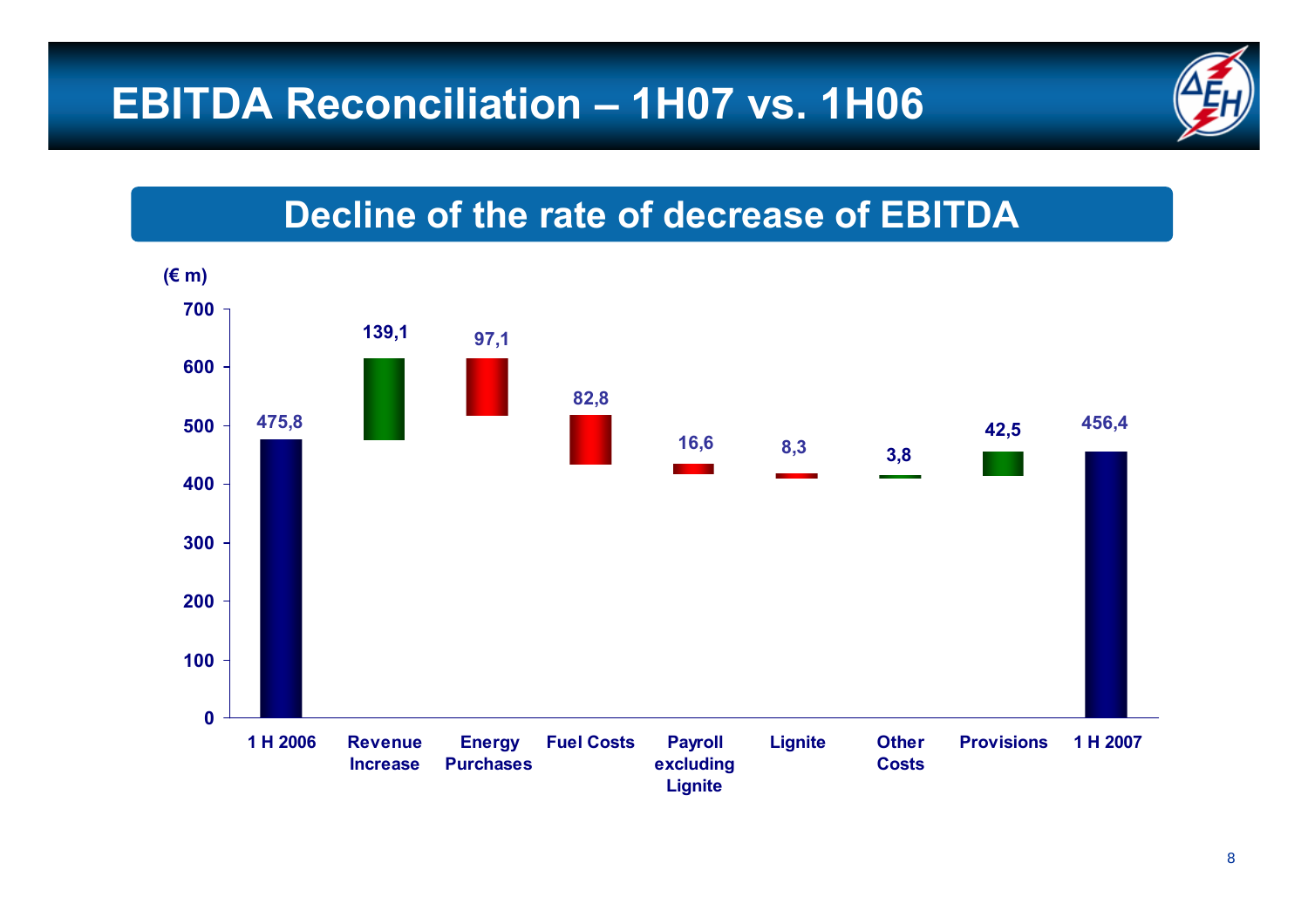#### **Generation Mix**





**Lignite Oil Natural Gas Hydro Energy Purchases**

- **Hydro production decreased by 64%.**
- **15% higher energy purchase volumes**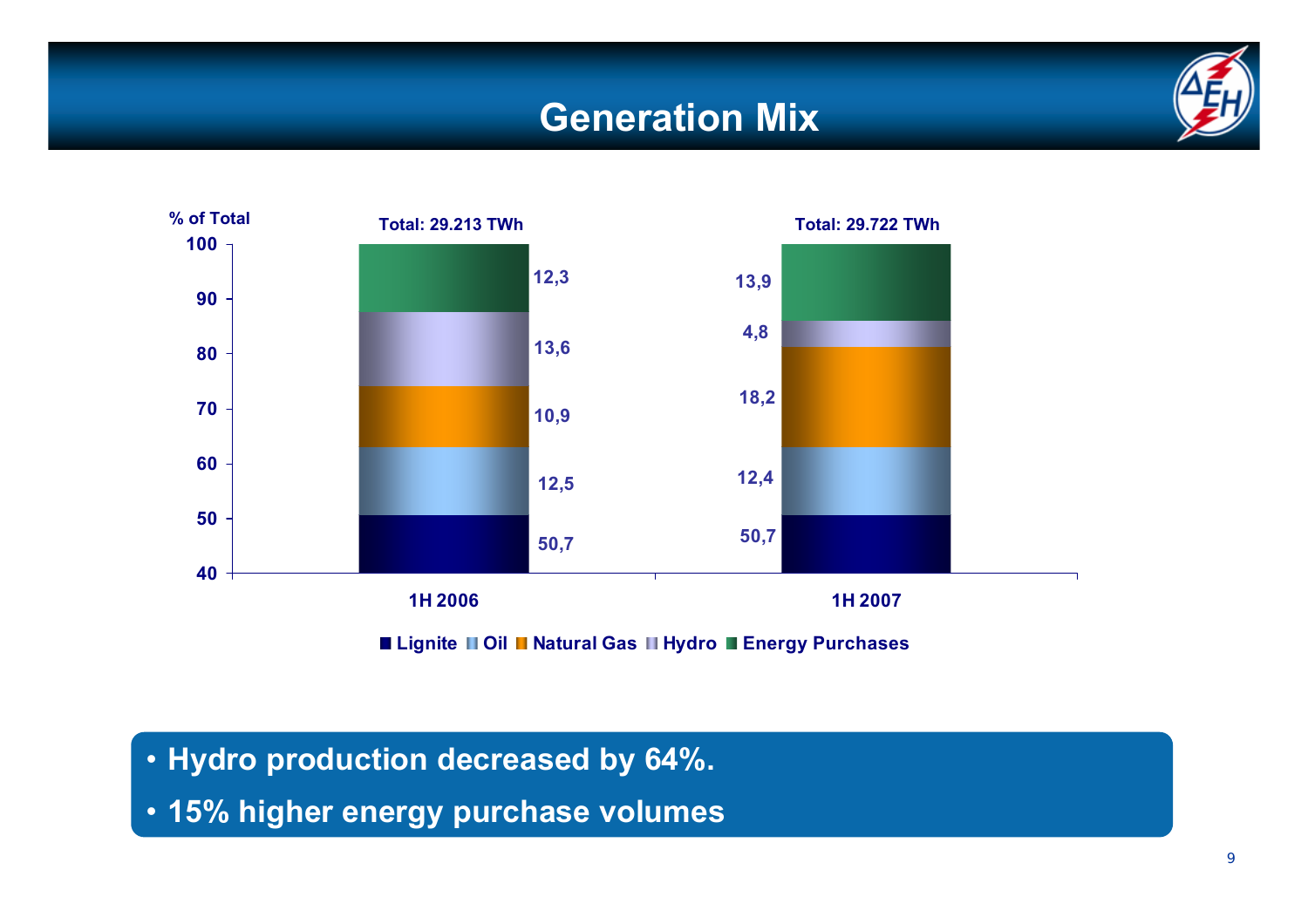### **Net Debt**



 $\bullet$ Net debt at June 30, 2007 stood at €3.764m

> $\sim 10^{-10}$ compared to €3.714m at June 30, 2006

- $\bullet$  Capital expenditures of €381,9m for the period (€325,8m in 1H06)
- • Total financial expense of €68,7m in 1H07 from €52,6m in 1H06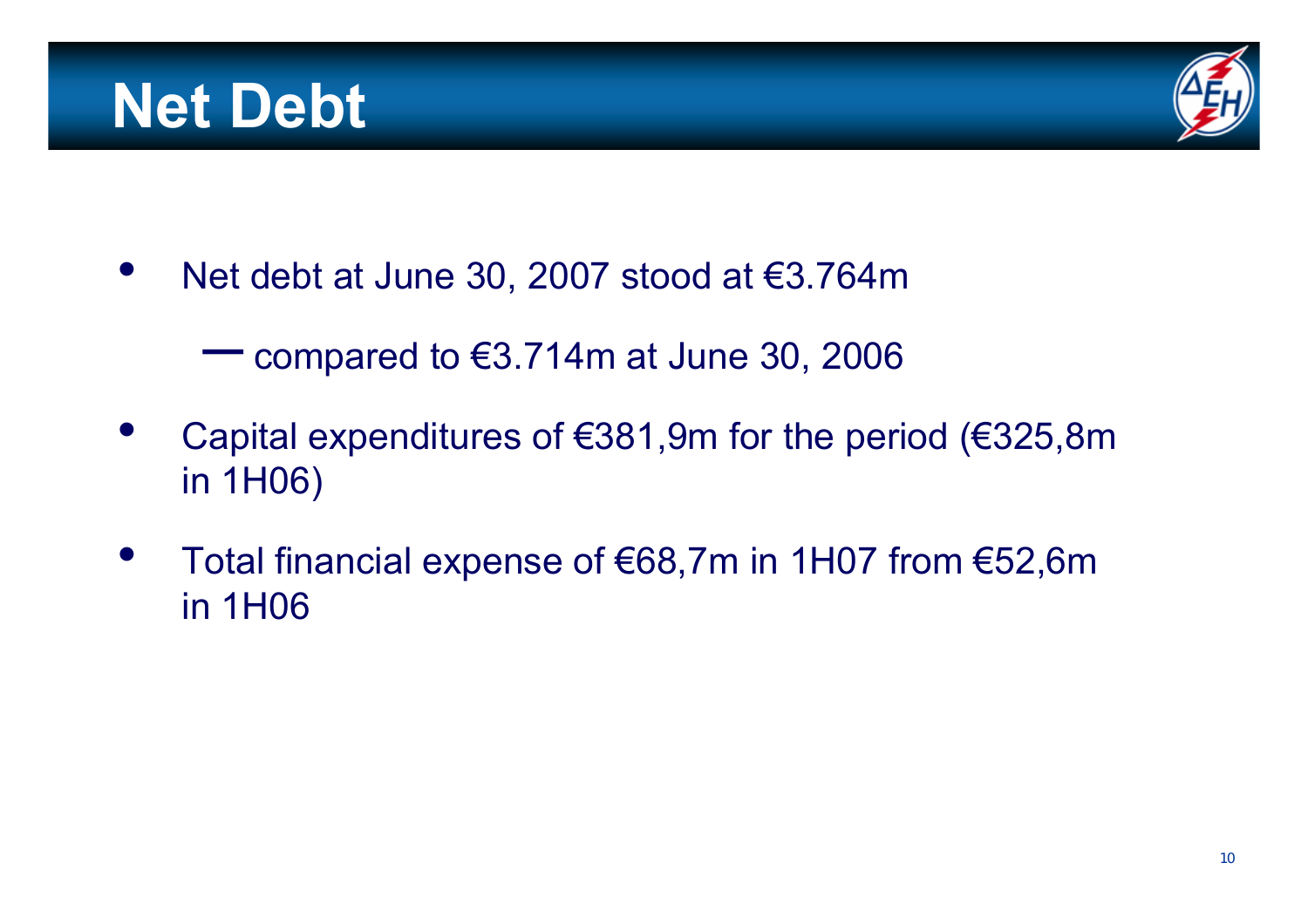





## **Strategic Priorities Strategic Priorities**

**Dr. Takis Athanasopoulos** *Chairman of the Boardand Chief Executive Officer*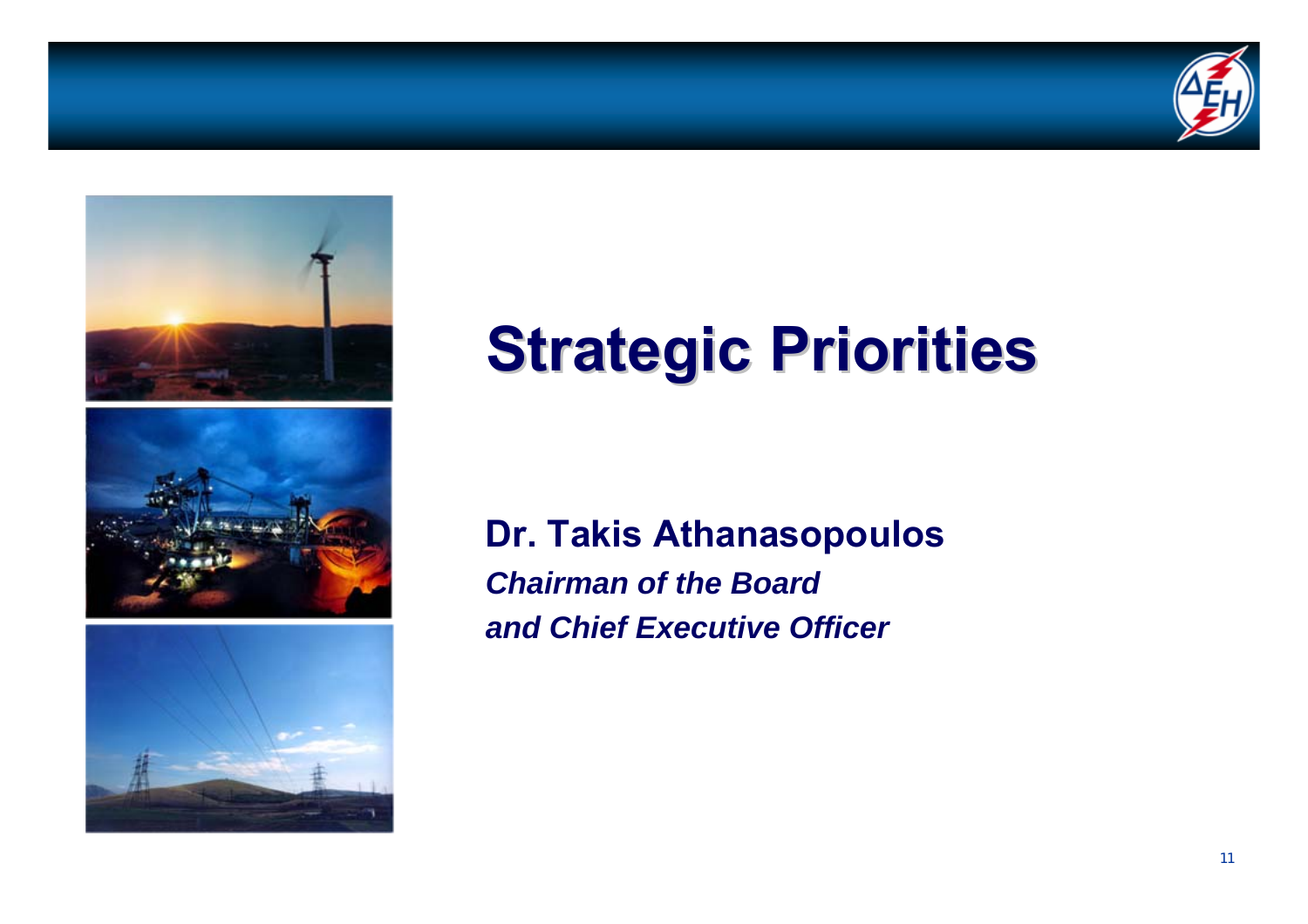### **Key Priorities**



#### **Regulatory Strategy**

#### **Cost Control**

### **Generation Strategy**

#### **New Sources of Revenue**

#### **Corporate Culture**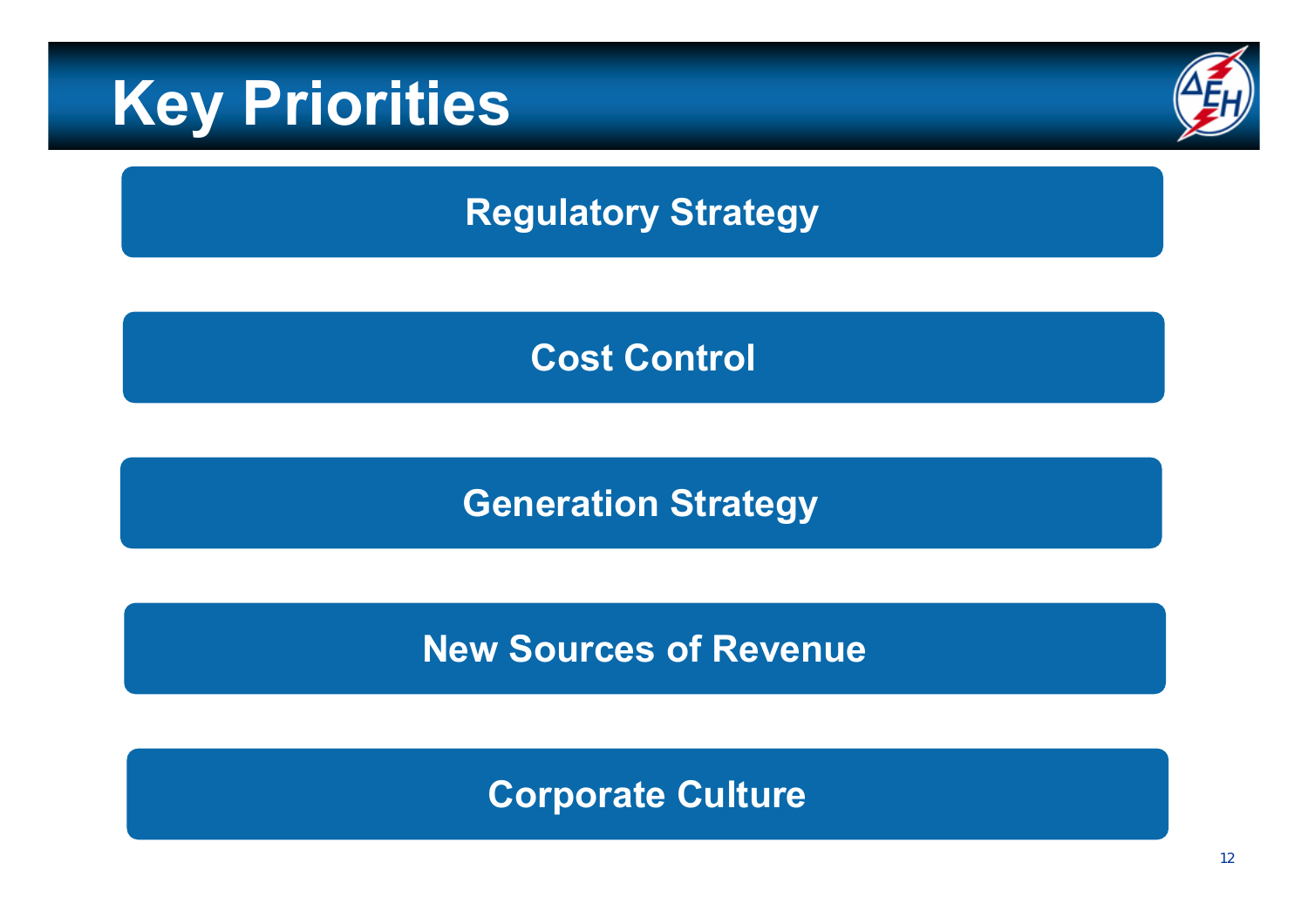# **Key Priorities: Regulatory Strategy**



#### **Significant developments**

#### • **Accounting Unbundling**

- Approval of our proposal of the accounting unbundling methodology from the **Regulator**
- Accounting separation of activities with discrete audited income statements and balance sheets

#### • **PSOs**

- Decision on definition of PSOs provided by PPC issued by the Minister of Development
- Regulator submitted opinion to the Minister of Development regarding the methodology for the calculation of PSOs [Aug 2007]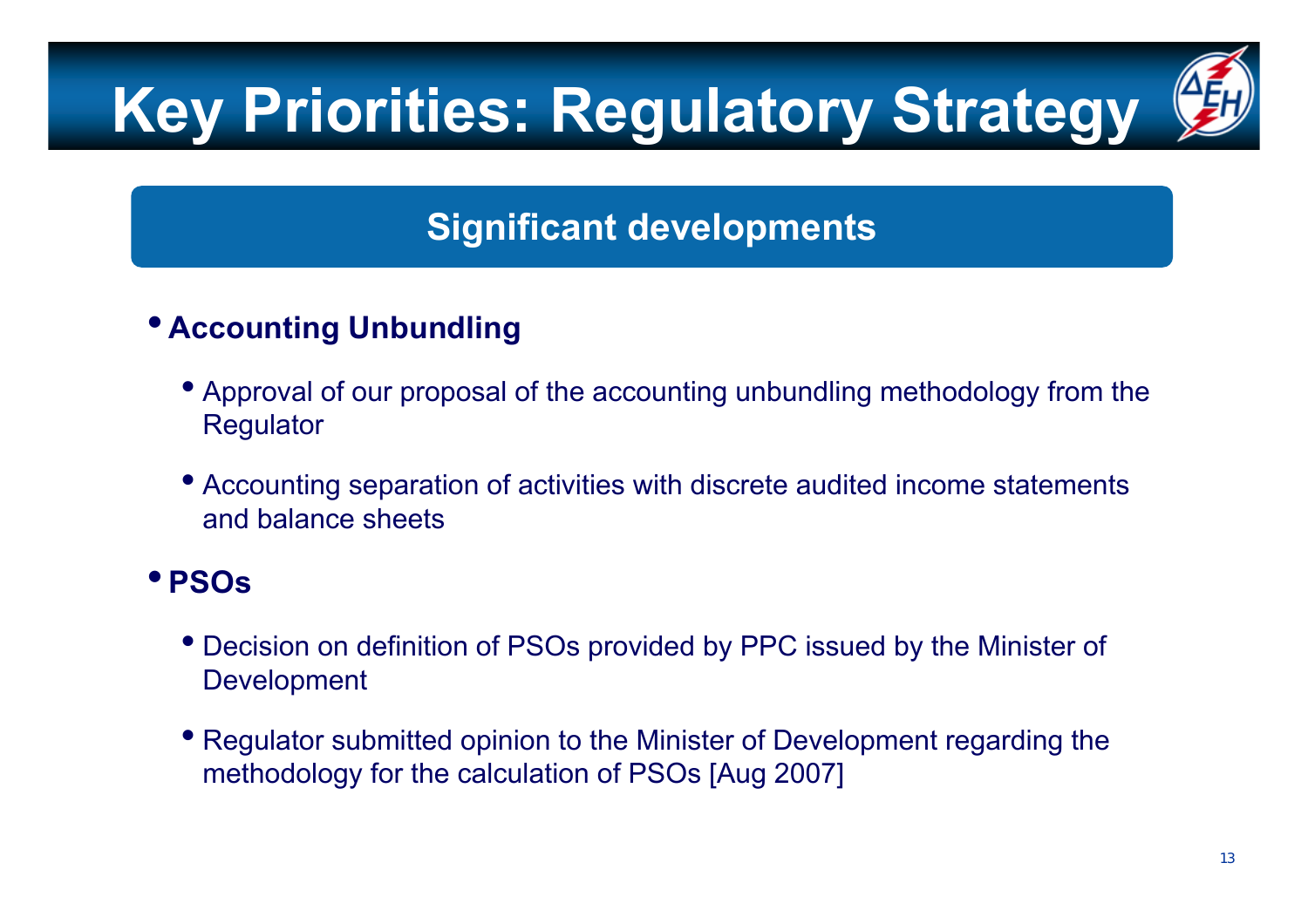# **Key Priorities: Regulatory Strategy**





- $\bullet$  Regulated functions Deputy CEO: Dr. Nicolas Hadjiargyriou
	- Has served in PPC's Board since Feb 07 and is currently Deputy Chairman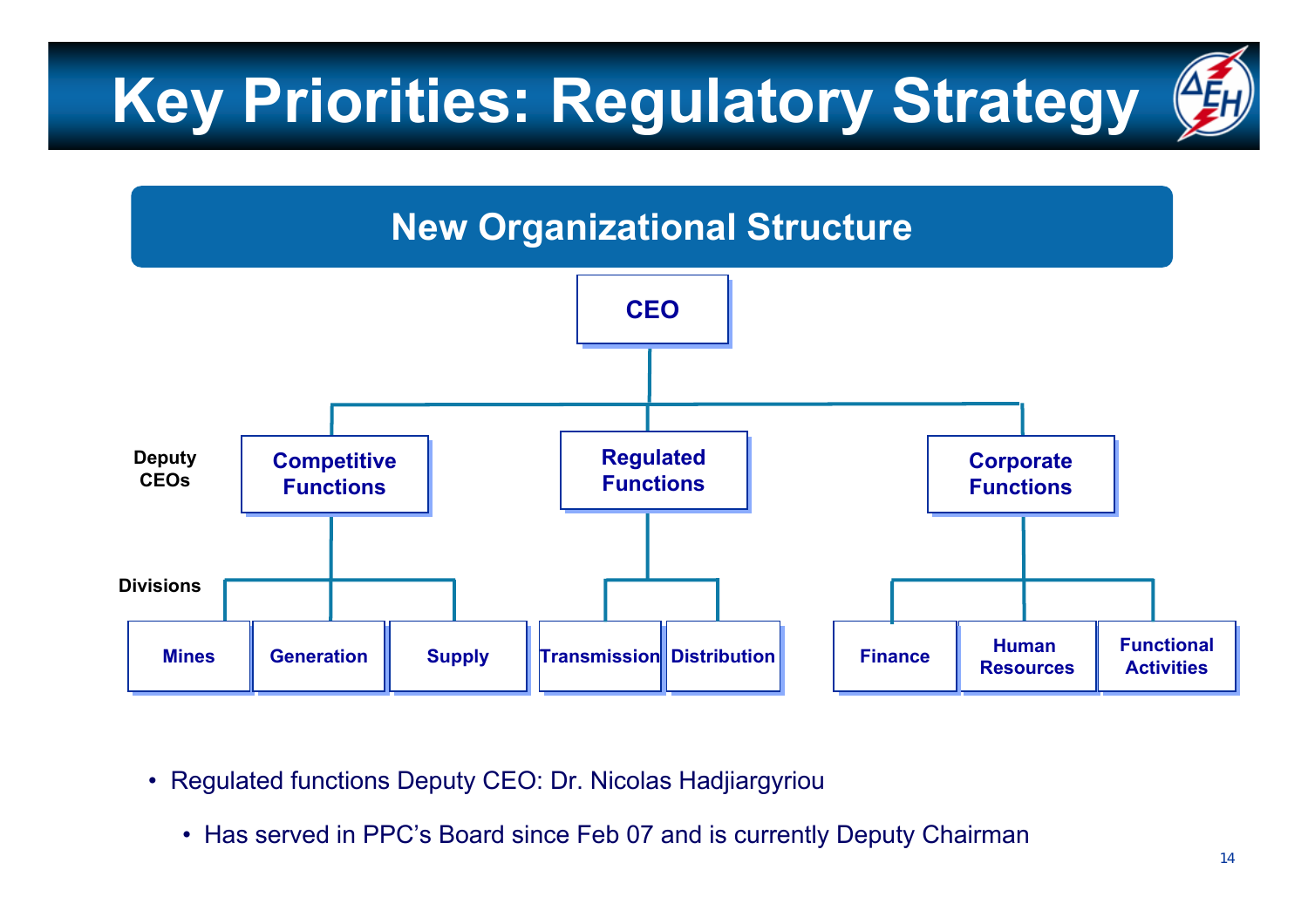

#### **Benchmarking with European Peers**

#### • **Mining and Generation**

• Comparing cost of lignite-fired generation vs. hard-coal-fired generation

#### • **Transmission and Distribution**

• Efficiency improvements and network reliability

#### • **Corporate Functions**

• Streamlining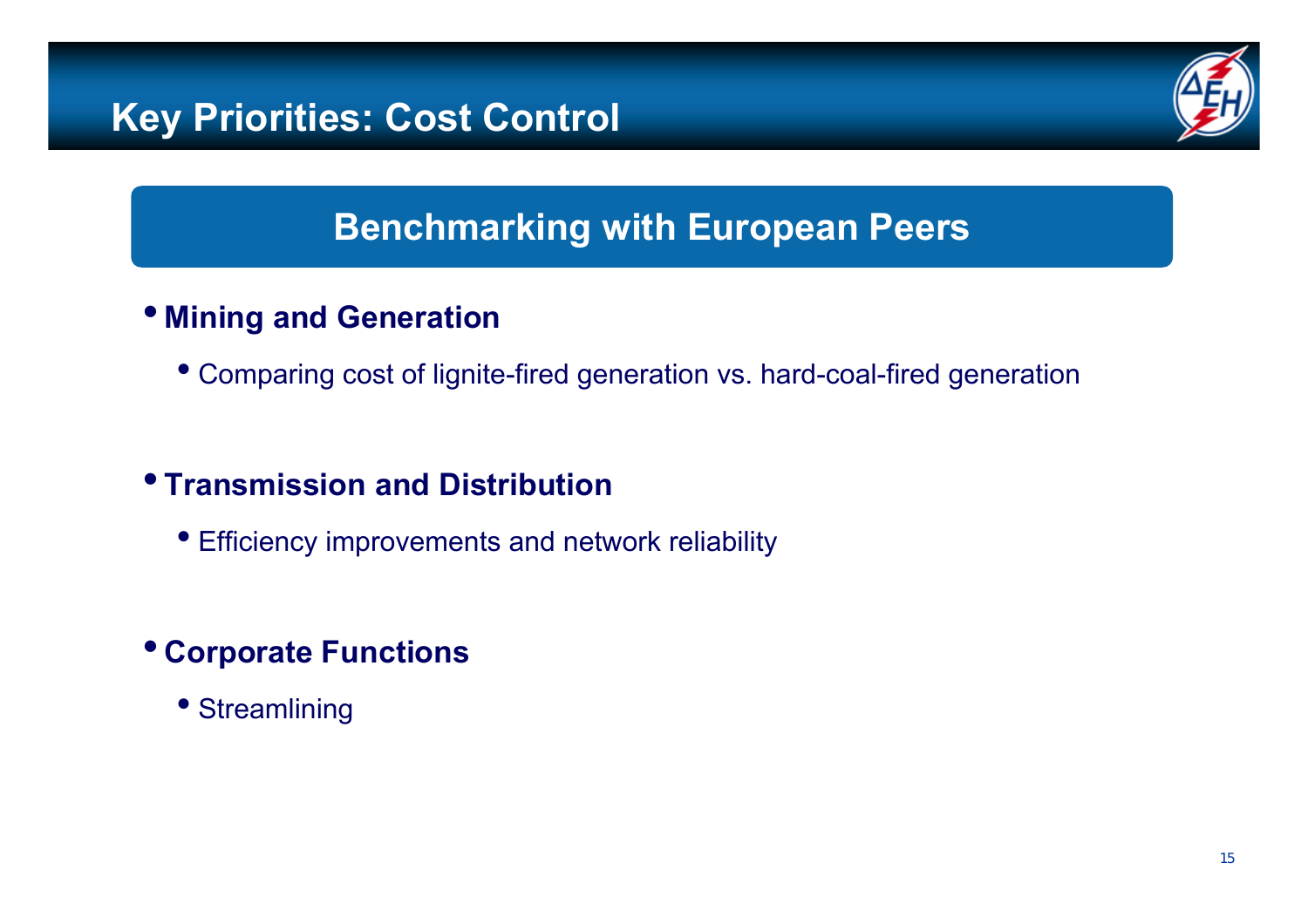# **Key Priorities: Generation Strategy**



#### **Pushing our new-plant programme**

#### •**Generation Updates**

- Approval by the Minister of Development of new 800 MW of replacement capacity (bringing total to 2.400MW)
- Request to the Minister of Development for an additional 800 MW of replacement capacity (which will bring the total to 3.200MW)
- Award of a contract for a new CCGT of 427 MW in Aliveri
- •Bilateral energy purchasing contract for about 147 ΜW OCGT from Heron Thermoelectric SA
- Application to the Regulator for a 700-800 MW hard-coal fired unit in Aliveri
- Application to the Regulator for a 400MW CCGT in Megalopolis
- Mesochora Hydro plant: anticipating legal settlement in order to commence operations in 2009
- **Initiated international tender process for fuel procurement in 2008**
- **Signed long-term agreement for Achlada mine**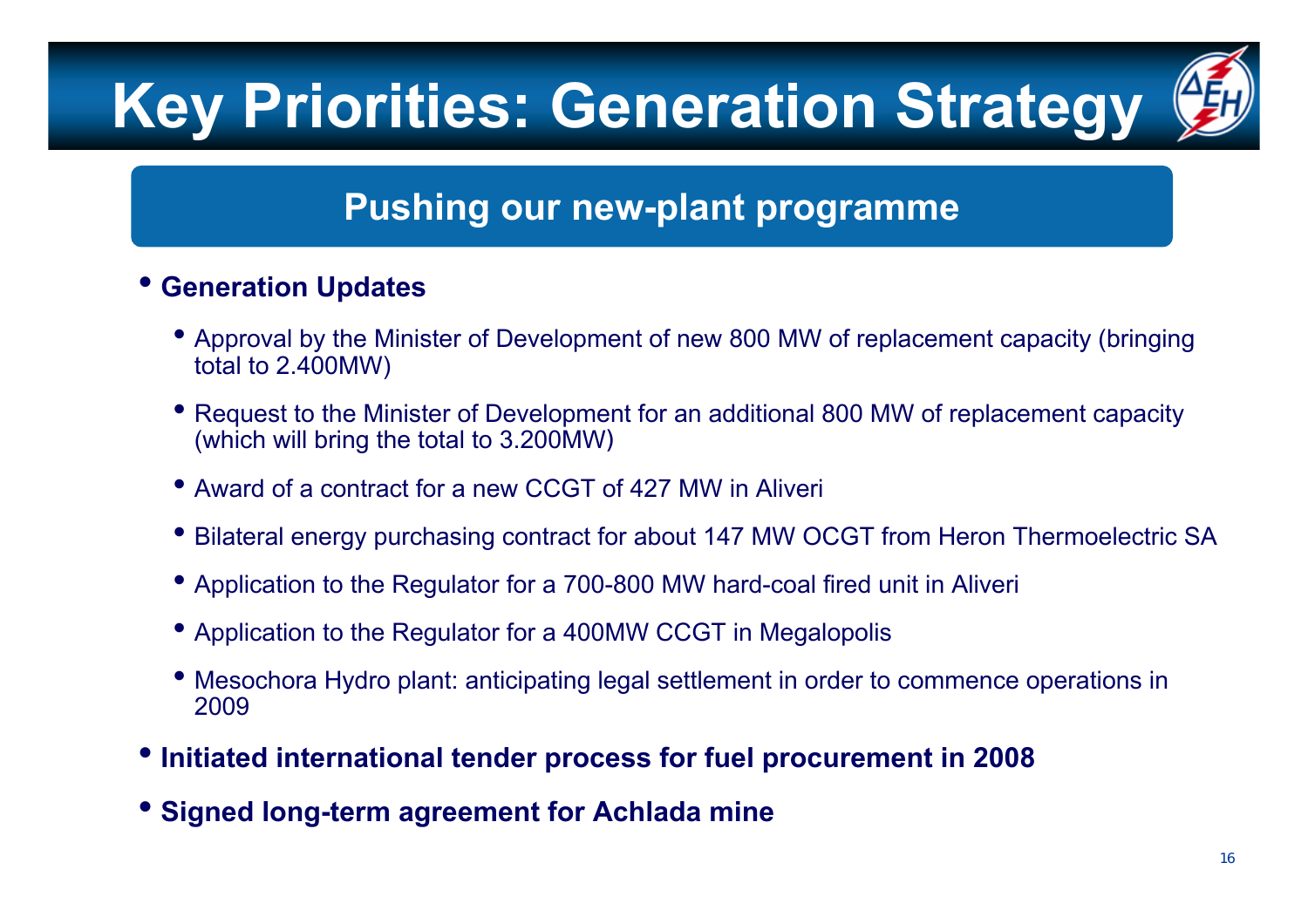### **Key Priorities: New Sources of Revenue**



#### **Exit from Tellas – Growth in Renewables**

- **Agreement in principle for the sale of our stake in Tellas for €175m**
- **Renewables:**
	- Agreement with EDF Energies Nouvelles for the construction of 122 MW of wind parks
	- PPC's Board of Directors approved the spin-off of the PPC's renewable energy assets to our subsidiary PPC Renewables
- **SENCAP: Participation in Kosovo project auction**
	- EBRD and IFC expected to participate in SENCAP's capital with 10% each